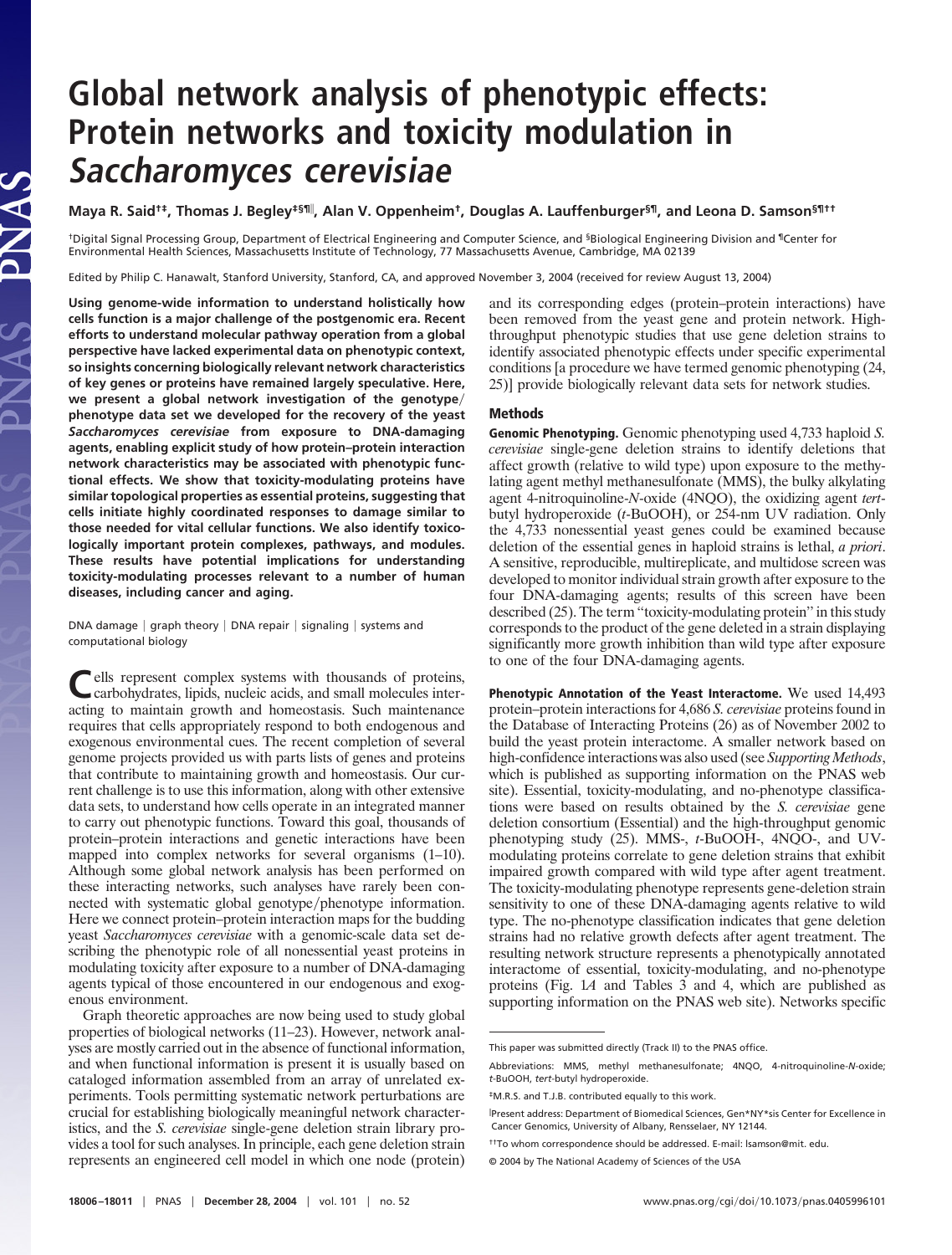

**Fig. 1.** Yeast protein categories and global network measures. (*A*) Proteins (4,684) from yeast connected by 14,993 protein–protein interactions. Proteins that modulate toxicity are shown in green, essential proteins are shown in black, and proteins associated with the no-phenotype category are shown in red. (*B*) Degree of a node in a graph. As an example, the degree of protein a is 10, whereas the degree of protein b is 3. (*C*) Shortest path length. The shortest path between proteins c and d is 1; whereas, between nodes c and e, it is 2; and, for nodes c and f, it is 3. (*D*) Characteristic path length. (*E*) Global centrality. In the figure, protein h is most central relative to proteins i and g.

for essential, toxicity-modulating, and no-phenotype proteins were also built *in silico* by identifying the proteins (nodes) in a given category and their associated protein–protein interactions (edges).

**Randomizations, <sup>P</sup> Values, and Network Measures.** Eight sets of randomizations based on the eight phenotypic categories were generated. In each set, 1,000 randomized networks were obtained based on 1,000 independent experiments consisting of randomly selected nodes from the full yeast network. To factor out bias introduced by essential genes, randomizations corresponding to the nonessential categories were generated by randomly selecting nodes from the nonessential yeast network. Based on these randomizations, *P* values were computed by using a two-sided hypothesis test with a Normal distribution assumption (27). Applying the randomizations to the overall underlying yeast protein network by random node selection contrasts with other randomization network studies (12, 28) in which networks are constructed through random connections between nodes. Biased randomizations were also performed. Details are described in *Supporting Methods*. Several network measures were computed and are discussed in detail in *Results* (Fig. 1; see Fig. 4*A*) and *Supporting Methods*.

**Supporting Information.** For further information, see Tables 3–13 and Figs. 6–9, which are published as supporting information on the PNAS web site.

### **Results**

**Global Properties of Selected Proteins Within the Full Yeast Interactome.** We exploited two fundamental network metrics to extract phenotype-dependent global network characteristics for essential, toxicity-modulating, and no-phenotype proteins in the context of the full yeast network (Fig. 1*A*). We determined the degree of each node, which details the number of interacting partners for each node in the network (Fig. 1*B*), and the shortest-path distance between pairs of nodes, which details the shortest-edge distance between similarly categorized pairs of proteins, allowing for transitions through proteins in other categories (Fig. 1*C*). From the



**Fig. 2.** Degree distributions of selected proteins. The proportion of proteins normalized to 1, *P*(*z*), with a given number of interacting proteins, *z*, in the underlying full yeast network is plotted for the essential (black squares), toxicity-modulating (green diamonds), and no-phenotype (red triangles) proteins. The solid vertical lines represent the average degree. (*Right*) Average protein degree (*z*avg) for different categories of proteins along with *P* values. Blue font indicates an average greater than the corresponding randomized average, and red italic font indicates an average smaller than the corresponding randomized average.

shortest-path distance we computed two additional measures: the characteristic path length (Fig. 1*D*) defined as the shortest-path distance averaged over all pairs of proteins and a global centrality measure (Fig. 1*E*), which, for a given protein, computes the average shortest-path distance to every other similarly categorized protein in the network. Each of these measures reveals insight into the architecture of toxicity-modulating pathways.

**Degree distribution.** The degree distributions and average degree for the nodes in the full yeast interactome and for the nodes in each phenotypic category are shown in Fig. 2. These distributions are characterized by a number of highly connected proteins, or hubs, as previously observed for a smaller yeast protein–protein interaction network (15, 17).When the full network is divided into essential and nonessential proteins, it is clear that essential proteins have a significantly higher average degree  $(P < 10^{-36})$ . The results illustrated in Fig. 2 show that not only is the essential proteins distribution skewed toward higher degree, in agreement with previous results (15), but a similar trend is also true for toxicitymodulating proteins. Among the entire set of nonessential proteins, i.e., the set for which we have phenotypic data, toxicity-modulating proteins have a higher average degree than the entire set of nonessential proteins and the no-phenotype proteins. On average each category of toxicity-modulating proteins, including the collective toxicity-modulating category, contains significantly more direct interactions than randomly selected proteins, (*P* values range from  $\langle 0.03 \text{ to } \langle 10^{-7} \rangle$  as well as nonessential and no-phenotype proteins. Moreover, the no-phenotype distribution shows the opposite characteristic, with significantly fewer direct interactions than the randomly selected proteins  $(P < 10^{-6})$ , fewer direct interactions than the nonessential category, and fewer direct interactions than for the full network. A protein with high degree  $(>=15$ direct interactions) is two times more likely to be essential than a random protein in the yeast network. Furthermore, a nonessential protein with a high degree is one and a half times more likely to be important for toxicity modulation than a random nonessential yeast protein. In contrast, a high-degree protein is more than a third less likely to be involved in metabolism than a random protein in the yeast network (see *Topological Organization of Other Functional Yeast Networks*).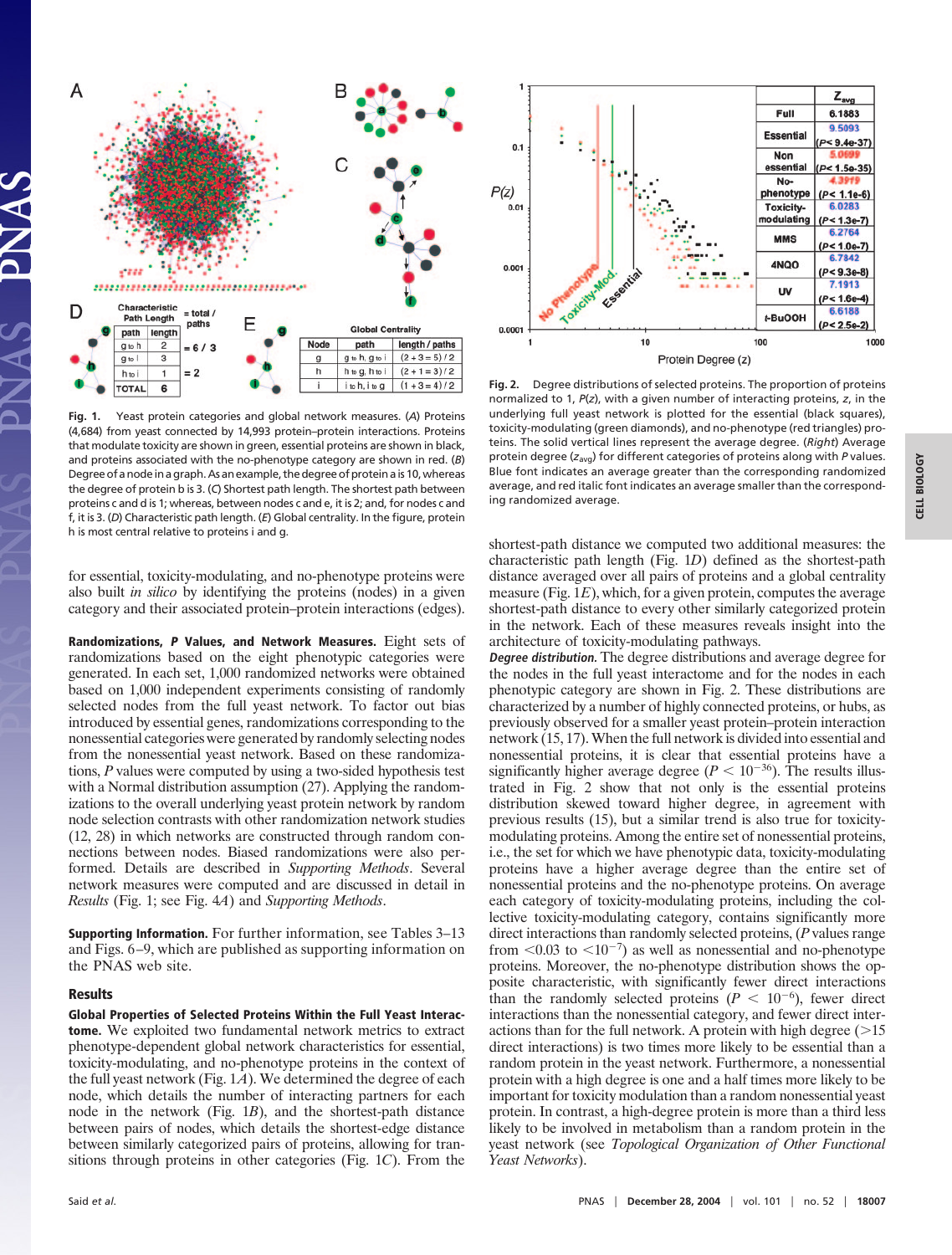

**Fig. 3.** Shortest-path length, characteristic path length, and global centrality of selected proteins. (*A*) The proportion of pairs of proteins normalized to one with a given shortest-path length in the overall full yeast network, *P*(*l*), is plotted for the essential (black squares), toxicity-modulating (green diamonds), and no-phenotype (red triangles) proteins. The solid vertical lines give the characteristic path length. (*Inset*) The number of proteins (*n*) and the characteristic path length, along with *P* values. Blue font indicates an average greater than the corresponding randomized average, and red italic font indicates an average smaller than the corresponding randomized average. (*B*) The proportion of proteins with a given average shortest-path length (global centrality) is plotted for the essential (black squares), toxicity-modulating (green diamonds), and no-phenotype (red triangles) proteins.

**Shortest-path distribution, characteristic path length, and global centrality distribution.** The existence of a few highly connected nodes (hubs) holding together a large number of lesser-connected nodes adds shortcuts into a network and creates a smaller average shortest-path length between any two nodes. We computed the shortest-path length distribution, the characteristic path length, and the global centrality distribution for the full yeast protein network and for each phenotypic category; in calculating the distance between two proteins in one particular category, the shortest path can pass through proteins belonging to other categories (see Fig. 1*C*). Results for three shortest-path-length and global-centrality distributions are shown in Fig. 3 *A* and *B*, respectively (the rest are in Fig. 6 and Table 6). Characteristic path length for all categories is given in the Fig. 3*A Inset*. These results follow similar significant trends as observed for the degree distributions and average degree. This shortest-path analysis may provide an idea of network navigability and of efficiency with which a perturbation can spread throughout the network. However, in analyses of this type, it is assumed that the connections between each node (i.e., the edges) are equivalent, which seems unlikely to be true in a biological system. Ultimately, metrics to describe the attributes of each edge in the protein– protein interaction network will be needed to be quantitative with respect to network navigability.

**Network properties of proteins with varying sensitivities to damage.** The suggestion that the ''importance'' of a protein may be reflected by its connectivity degree was further investigated by quantitatively categorizing the toxicity-modulating proteins in high, medium, and low sensitivity categories and calculating the average degree and characteristic path length of each category (see *Supporting Methods*). Results are given in Table 7 and indicate that highly sensitive mutants are distinct in topological properties from their low-sensitivity counterparts. In most of the cases, high sensitivity corresponds to higher connectivity degree and shorter characteristic path length, further supporting the hypothesis that a protein with higher degree and greater centrality is on average more important for toxicity-modulation than a lowly connected and less central one.

**Synthesis of Phenotypic Subnetworks.** To gain further insight into the organization and local environment of proteins in each category, subnetworks were compiled composed solely of protein–protein interactions between proteins within a given phenotypic category; the newly defined subnetworks have nodes corresponding to proteins exhibiting a given phenotype and edges representing experimentally characterized protein–protein interactions. We thus generated seven new subnetwork structures. Fig. 4*A* illustrates the full network (as in Fig. 1*A*), the essential subnetwork, the no-phenotype subnetwork, and the collective toxicity-modulating subnetwork that includes MMS-, 4NQO-, UV-, and *t*-BuOOH-modulating proteins. The individual MMS, 4NQO, UV, and *t*-BuOOH subnetworks are shown in Fig. 7.

**Network connectivity.** The landscape of connected components in each newly defined network was explored to probe the connectivity of each structure. In each of the seven networks (except the *t*-BuOOH-modulating network) one large connected component emerged (Table 1 and Figs. 4*A* and 7). The size of these components was significantly larger for the essential and each of the toxicity-modulating subnetworks (except for *t*-BuOOH) than the size expected if the nodes were selected at random from the full or nonessential yeast network (*P* values from  $\leq 0.009$  to  $\leq 10^{-8}$ ). These observations indicate that essential and toxicity-modulating proteins are relatively highly connected, suggesting that cohesive signaling pathways, protein complexes, and biochemical pathways are at least partially represented in these subnetworks.

**Local protein environments in the phenotypic subnetworks.** We further investigated organization of the newly defined subnetworks by using clustering coefficient analysis, which measures whether direct, first-degree partners of a particular node interact with each other. Tendency to form protein clusters is significantly overemphasized in the essential and toxicity-modulating networks (Fig. 4*B*). Essential, MMS-modulating, and 4NQO-modulating networks are around five times more clustered than what would be expected from a random sampling of nodes from the full yeast network. Moreover, clustering in the UV-modulating network is more than one order of magnitude higher than expected by a random selection of nodes, whereas the *t*-BuOOH-modulating network is more than two orders of magnitude more clustered than the corresponding randomized network. *P* values for the enrichment of protein clusters in these phenotypically derived subnetworks range from  $\leq 10^{-10}$  to  $\leq 10^{-109}$ . In contrast, the no-phenotype network is less clustered than the corresponding randomized network  $(P < 0.023)$ .

The average clustering coefficient  $(C_{avg})$  results suggest that phenotypic effects of the proteins in these subnetworks are governed by denser-than-normal, interconnected biochemical pathways, signaling pathways, and protein complexes. This notion is supported by a closer look at the distribution of the clustering coefficients (Fig. 4 *B* and *C*). The percentage of nodes having a non-zero clustering coefficient indicates that a certain degree of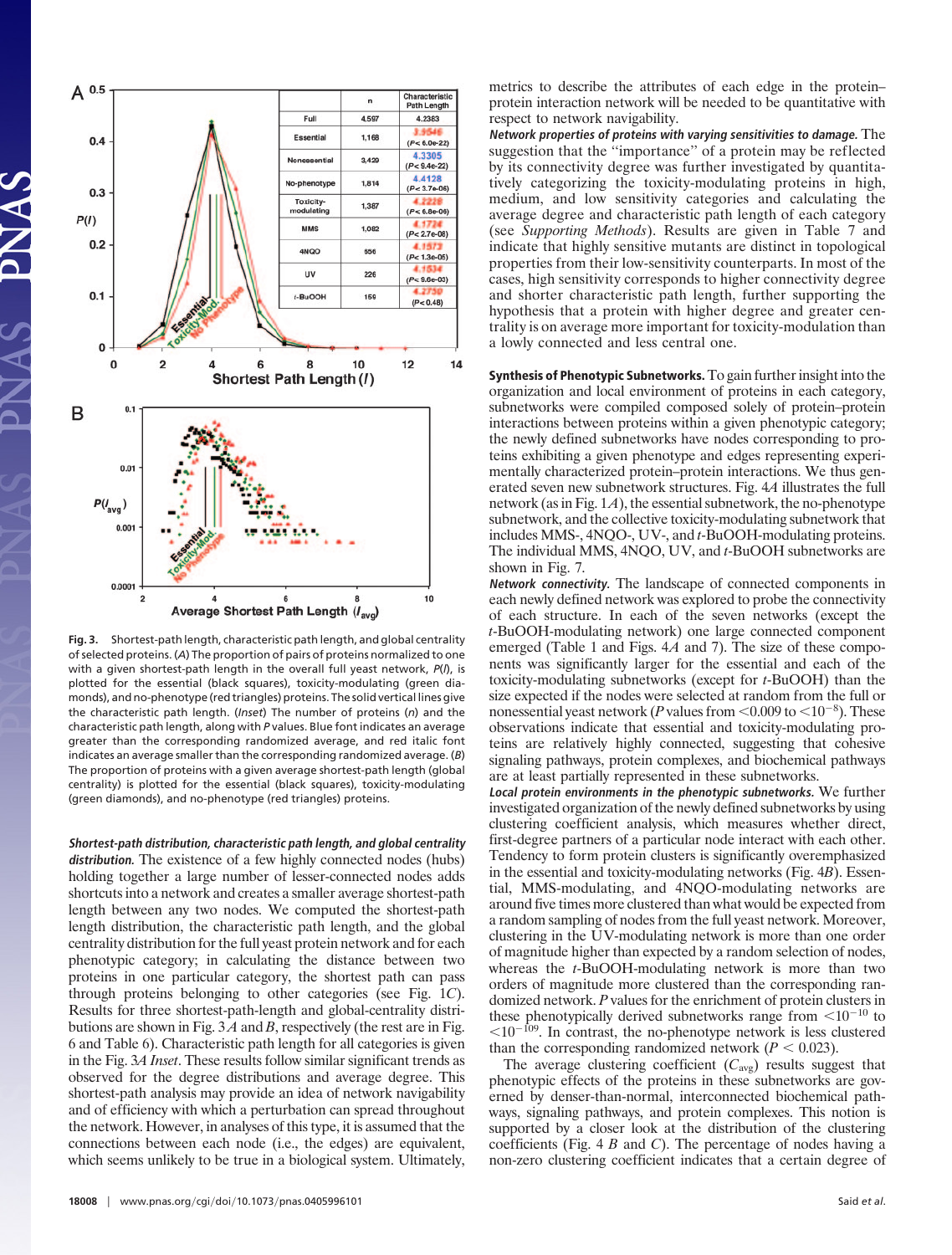

**Fig. 4.** Newly defined networks and clustering coefficient analysis. (*A*) Derivations of new networks. Networks comprised of only essential proteins and connecting edges are shown in black, proteins that prevent agent-induced cell death and connecting edges are shown in green, and no-phenotype proteins and connecting edges are shown in red. The clustering coefficient, *C*, can be determined for each protein to identify the degree of connectivity between a given protein's neighbors. (*B*) Clustering coefficient analysis. The clustering coefficient average, *C*avg, is computed for each network and compared with the average obtained from 1,000 randomized networks (randomized). The percent of nodes with a non-zero clustering coefficient  $(C > 0)$  as well as the percent of isolated nodes are also computed. (*C*) The number of proteins (*n*) in each specified network along with the *P* values.

local clustering has transpired. This percentage is significantly higher for the essential and toxicity-modulating subnetworks and significantly smaller for the no-phenotype subnetwork, compared with randomized counterparts  $(P$  values range from  $\leq 10^{-3}$  to  $\leq$ 10<sup>-104</sup>). In corollary, the number of isolated nodes in the essential and toxicity-modulating subnetworks are significantly smaller than that expected from a random selection (*P* values range from  $\leq 0.0024$  to 10<sup>-11</sup>), whereas the no-phenotype subnetwork has a larger proportion of isolated nodes ( $P < 0.05$ ).

We further investigated the extent to which the high degree of clustering could be a simple consequence of the high average node degree observed in the essential and toxicity-modulating networks by carrying out a new set of biased randomizations that preserve the proportion of high degree nodes in each network (see *Supporting*

**Table 1. The large connected component (LC) size in newly defined subnetworks**

| Subnetworks         | No. of<br>proteins | No. of proteins<br>in LC   |  |
|---------------------|--------------------|----------------------------|--|
| Full                | 4,684              | 4,597                      |  |
| Essential           | 1,180              | 914                        |  |
|                     |                    | $(P < 1.4 \times 10^{-9})$ |  |
| Nonessential        | 3,504              | 2,967                      |  |
|                     |                    | $(P < 1.8 \times 10^{-2})$ |  |
| No-phenotype        | 1,855              | 981                        |  |
|                     |                    | $(P < 7.4 \times 10^{-2})$ |  |
| Toxicity-modulating | 1,415              | 851                        |  |
|                     |                    | $(P < 8.9 \times 10^{-3})$ |  |
| <b>MMS</b>          | 1,100              | 639                        |  |
|                     |                    | $(P < 1.4 \times 10^{-4})$ |  |
| 4NQO                | 672                | 343                        |  |
|                     |                    | $(P < 1.4 \times 10^{-5})$ |  |
| <b>UV</b>           | 230                | 31                         |  |
|                     |                    | $(P < 3.8 \times 10^{-5})$ |  |
| $t$ -BuOOH          | 160                | 8                          |  |
|                     |                    | (P < 0.3)                  |  |

The large connected component size in all subnetworks was larger than the average obtained from the corresponding randomized networks, except for the nonessential and no-phenotype subnetworks, which had smaller large connected component size than the average obtained from the randomized networks. *P* values are shown in parentheses below the values for the large connected component size.

*Methods*). Results are shown in Table 9 and indicate that even when the randomized networks are constrained to have the same average degree as the tested network, the average clustering coefficient as well as the proportion of nodes with a non-zero clustering coefficient are significantly higher for the toxicity-modulating and essential networks than for the randomized networks. Thus, the degree of local clustering is not a consequence of the presence of higher degree nodes but a reflection of another underlying phenomenon related to protein complexes and dense signaling pathways.

**Identification of Toxicologically Important Protein Complexes and Signaling Pathways.** Our clustering coefficient analysis identifies local neighbor interactions that we in turn have used to build higher order complexes *in silico* with the program CYTOSCAPE (29). Fig. 5 *A*–*D* contains every protein in each of the toxicity-modulating subnetworks that has a non-zero clustering coefficient; these proteins are displayed with their corresponding protein–protein interactions (edges) derived from each subnetwork; the edge is shown in bold where the protein–protein interaction has previously been characterized in a biological context [i.e., not just as part of a high throughput screen (www.yeastgenome.org)]. All of the proteins in Fig. 5 *A*–*D* are shown with gene names in Fig. 8 and Table 10. The bold edges in Fig. 5 indicate that previously recognized complexes, pathways, and signaling modules are represented, even though many of them were not previously recognized as being important for modulating toxicity after exposure to a DNA-damaging agent. [All of the protein nodes shown in Fig. 5 play a role in modulating toxicity, but they are colored to represent their cellular function (www.yeastgenome.org).] As expected, groups of proteins that participate in coordinated DNA damage responses (i.e., nucleotide excision repair, mismatch repair, or DNA damage checkpoints) were identified among the clustered proteins in the toxicitymodulating subnetworks (Fig. 5*E*). Groups of proteins involved in transcription regulation and chromatin remodeling are also well represented, and these include components of the Spt-Ada-Gcn5 acetyltransferase (SAGA) regulatory complex (MMSS, 4NQOS, and *t*-BuOOHS), RNA polymerase II complex (MMSS, 4NQOS, and  $UV^s$ ) and  $SWI/SNF$  complex (4NQO $^s$ ). Signal transduction is represented for MMS and UV toxicity-modulation with the cyclindependent kinase that phosphorylates the C terminus of RNA polymerase II and contains CTK1, CTK2, and CTK3 as subunits (www.yeastgenome.org). Surprisingly, protein complexes and path-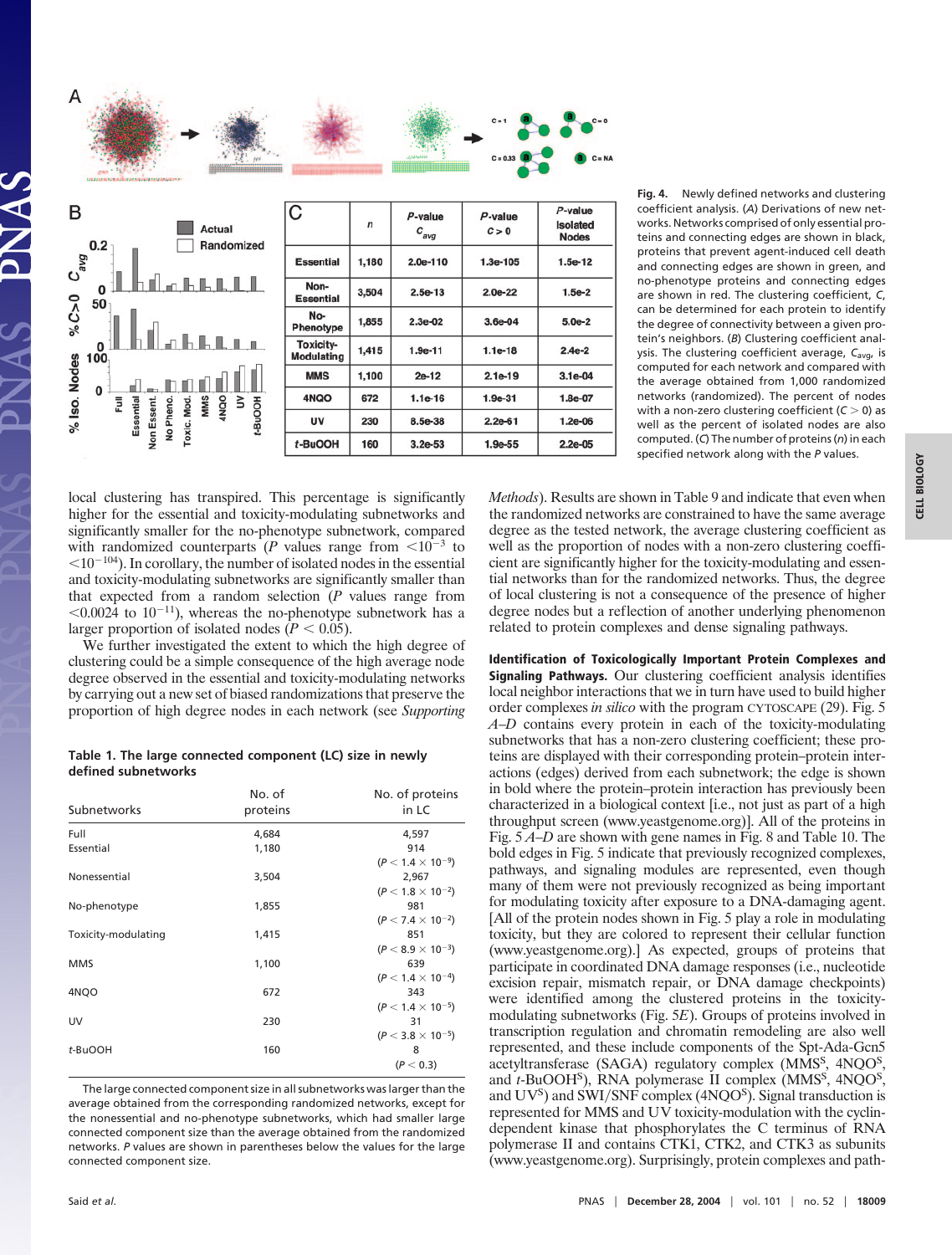

**Fig. 5.** MMS, 4NQO, UV, and *t*-BuOOH protein networks with *C* 0. Subnetworks composed of MMS-modulating (*A*), 4NQO-modulating (*B*), UV-modulating (*C*), and *t*-BuOOH-modulating (*D*) proteins with a non-zero clustering coefficient. Thick blue lines represent previously reported protein complexes. Circles are color-coded to represent basic cellular processes carried out by each protein (for all protein names, see Fig. 8). (*E*) Selected complexes identified by using clustering coefficient analysis. (*Upper*) From left to right, RNA polymerase II holoenzyme, SWI/SNF complex, nucleotide excision repair pathway, and putative vacuolar sorting subnetwork. (*Lower*) From left to right, mediator complex and vacuolar H-ATP assembly complex, nuclear pore complex, C-terminal domain kinase I complex, and Spt-Ada-Gcn5 acetyltransferase transcriptional regulatory complex.

ways involving the nuclear pore complex (NUP proteins), RNA metabolism (MUD, STO1, PUB, and TIF proteins), vacuolar function and targeting (VMA proteins) are also represented upon visualizing the proteins with non-zero clustering coefficients (i.e.,  $C > 0$ ) from the MMS-, 4NQO-, UV- and *t*-BuOOH-modulating subnetworks (Fig. 5*E*). Moreover, Fig. 5 suggests that other known and putative complexes await further investigation into their role in modulating toxicity after exposure to the DNA-damaging agents, roles that may involve protein complexes, biochemical pathways, or signaling modules.

**Topological Organization of Other Functional Yeast Networks.** One might ask whether all biomolecular networks involved in cell functions should share these topological features described previously for essential proteins and now here for toxicity-modulating proteins. Therefore, we also applied our approach to the metabolic network reconstructed by Forster *et al*. (30), which is based on currently available genomic, biochemical, and physiological information. The network contains 708 structural ORFs, of which 508 are present in the yeast protein–protein interactome used in this study. Of the 508 proteins, 395 are nonessential proteins. Table 2 shows all network measures used in this study, computed for both the full metabolic network and for the metabolic network composed of only nonessential proteins; the phenotypic networks presented earlier are also shown for comparison. The results indicate that the metabolic network exhibits properties more similar to the randomized (and no-phenotype) networks than to the essential and toxicity-modulating networks. Thus, not all protein networks involved in important cell functions share the topological features of essential protein networks.

**Robustness of the Network Results.** All network measures so far relied on protein–protein interactions obtained from the Database of Interacting Proteins (26), which includes high-throughput, genome-wide data, such as yeast two-hybrid (2, 5, 7) and mass spectrometric analyses of protein complexes (1, 31) as well as interactions collected from small-scale screens in hundreds of individual research papers. We performed computations on an exhaustive yeast interactome that includes all reported protein– protein interactions to evaluate the network characteristics of all our identified toxicity-modulating proteins. However, false-positive protein–protein interactions might affect our observed trends, so it is important to assess the robustness of the results reported here. We have recomputed all network measures by using an additional smaller yeast protein–protein interaction network: the core yeast interactome obtained from the Database of Interacting Proteins as of October 2004 (2,628 proteins and 6,337 interactions) (26, 32) (see *Supporting Methods*). Results are shown in Table 12 and are in agreement with those obtained by using the complete yeast interactome, indicating that the results are robust to false-positive protein–protein interactions.

We have also identified the party and date hubs [as recently defined by Han *et al*. (23)] in the toxicity-modulating networks (Table 13). Although the majority of these hubs are essential, most of the remaining nonessential party and date hubs are involved in modulating toxicity. These results further emphasize the topological similarities between essential and toxicity-modulating proteins.

## **Discussion**

We have presented a systematic investigation of global protein networks in a phenotypic context. Recovery from exposure to DNA-damaging agents was chosen because of the wide range of cellular activities required to prevent cell death and because of the association of many toxicity-modulating pathways with human diseases, such as cancer, aging, and other degenerative diseases. Our findings suggest that toxicity-modulating proteins have attributes somewhat similar to essential proteins. All of the measures reported here lead us to the same conclusion. Specifically, toxicitymodulating proteins have greater direct interactions, smaller shortest paths, are more connected, and are significantly more clustered than the average yeast protein, suggesting that there exists a higher-order organization for these toxicity-modulating networks. These results reflect two underlying phenomena: the toxicitymodulating proteins have more hubs, which allow them to be more connected and to exhibit shorter path lengths, and the network composed of these proteins is more clustered, which indicates the existence of many protein complexes and dense signaling pathways. We were also able to identify, by using global measures, targeted pathways and complexes essential for modulating toxicity.

Because of their phenotypic role in cell survival, toxicitymodulating proteins might represent a middle ground between essential and no-phenotype proteins. Essential proteins dictate cell viability under all conditions of life and their place in the network makes them the most centralized. The centrality of essential proteins may serve to provide facile communication between the processes vital for maintaining proper cellular function and homeostasis. Toxicity-modulating proteins are less centralized compared with essential proteins, perhaps because they are only required for cell viability some of the time (i.e., during stress). It may be that toxicity-modulating proteins are more centralized in the network than no-phenotype proteins, because, under stressful